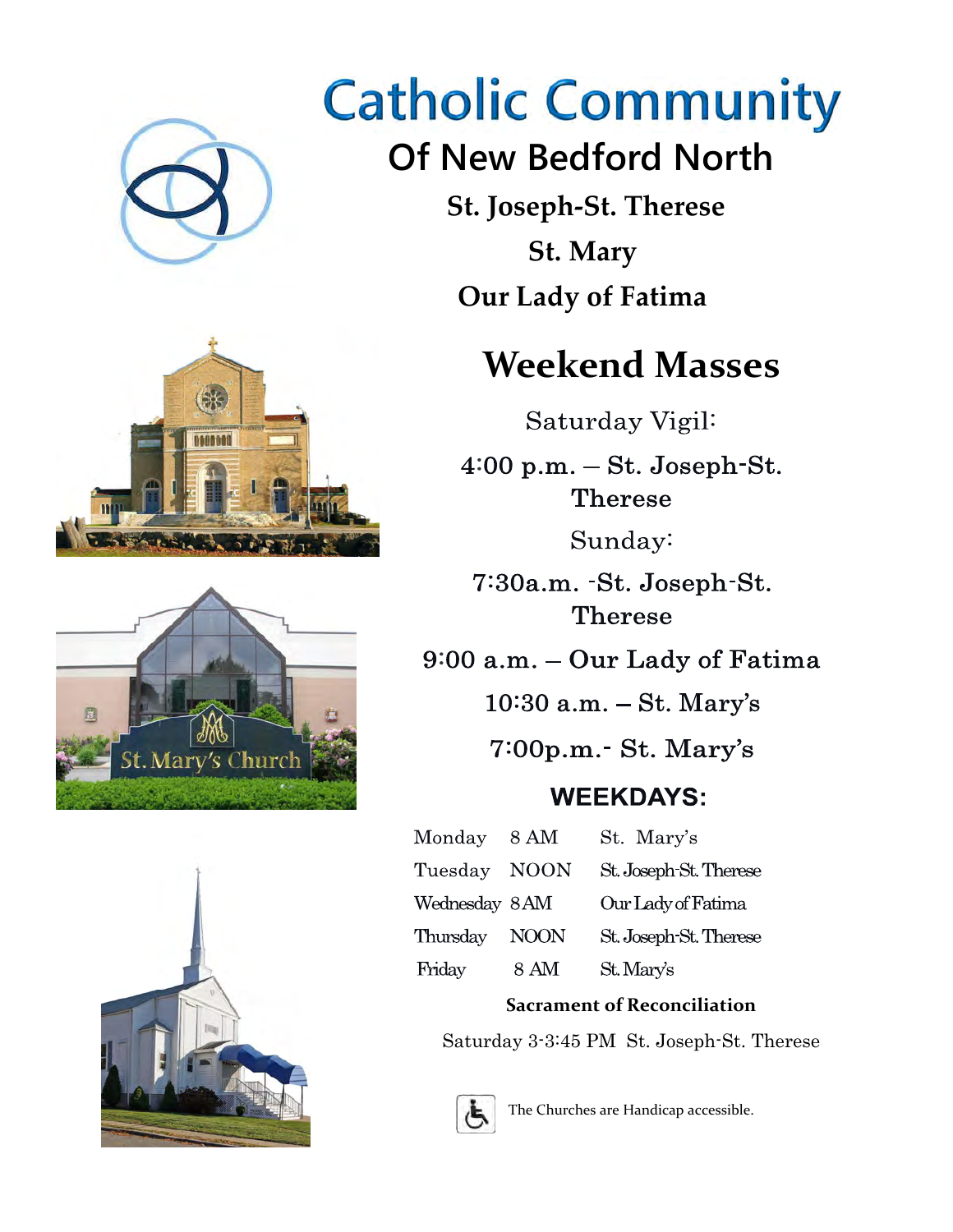#### **FIFTEENTH SUNDAY IN ORDINARY TIME—JULY 14, 2019**



| <b>Sunday</b> | July | 14, | 9:00 AM | Richard & Shirley Mello<br>Antonio & Steven daPonte<br>Cecilia Pereira<br>Maria Mello<br><b>Artur Frietas</b><br>Luis Ferreira<br>Claude & Loretta LeBlanc |
|---------------|------|-----|---------|------------------------------------------------------------------------------------------------------------------------------------------------------------|
| Wednesday     | July | 17, | 8:00 AM | In honor of the Sacred Heart of Jesus<br>Conceicoa Cabral<br><b>Etelinda Chaves</b>                                                                        |
|               |      |     |         | <b>Sanctuary Lamp: In memory of Paul Thibeault</b><br>Our Lady of Fatima: For the intentions of the prayer line                                            |

#### **WEEKLY FINANCIAL REPORT:**

Collection weekend of 6/30: \$2,795.05 Thank you Latin America: \$667.00 Thank you! Collection weekend of 7/7: \$1,342.00 Thank you.



#### **TUESDAY EVENING PRAYER GROUP**

**All are welcomed to join us for Rosary and Chaplet of Divine Mercy every Tuesday at 7:00 p.m. There is so much to pray for.** 

**PREPARING FOR HOLY MASS**: It is great that so many people are friends and want to say hello, however, the church is primarily a place of prayer and if people are talking with one another, it is a distraction to those who are trying to speak to our Lord in prayer. I would kindly ask that we maintain a prayerful silence before Holy Mass and greet one another after Mass.

#### **THOUGHT FOR THE WEEK:**

**"Prayer is so much more than just 'saying prayers'. Prayer is a spiritual adventure."**

**Fr. John Bartunek—** *A Quiet Place*



It may not be immediately pleasant, but at times we greatly benefit from being tested. The Lord permits this in a variety of ways. Being tested is not a temptation; rather, it's a way that the Lord allows us to endure a trial so as to invite us to more deeply submit to His holy

Will. When you feel a trial come your way, the best thing you can do is to get down on your knees and pray, "Lord, may Your Divine Will be done in all things! I submit fully to whatever You desire!" What a perfect prayer, especially when prayed in the context of a trial. This prayer will enable you to pass the test (See *Diary* #1648).

How do you react when you are faced with a trial in life? Do you despair? Or do you get down on your knees and surrender your life to God? Ponder this and resolve to surrender in all things so that you will pass every test in life.

*Lord, I do surrender to You my whole being. Take all that I am and all that I hope to be. All is Yours, Lord. Do with me as You will, when You will and how You will. Jesus, I trust in You.*